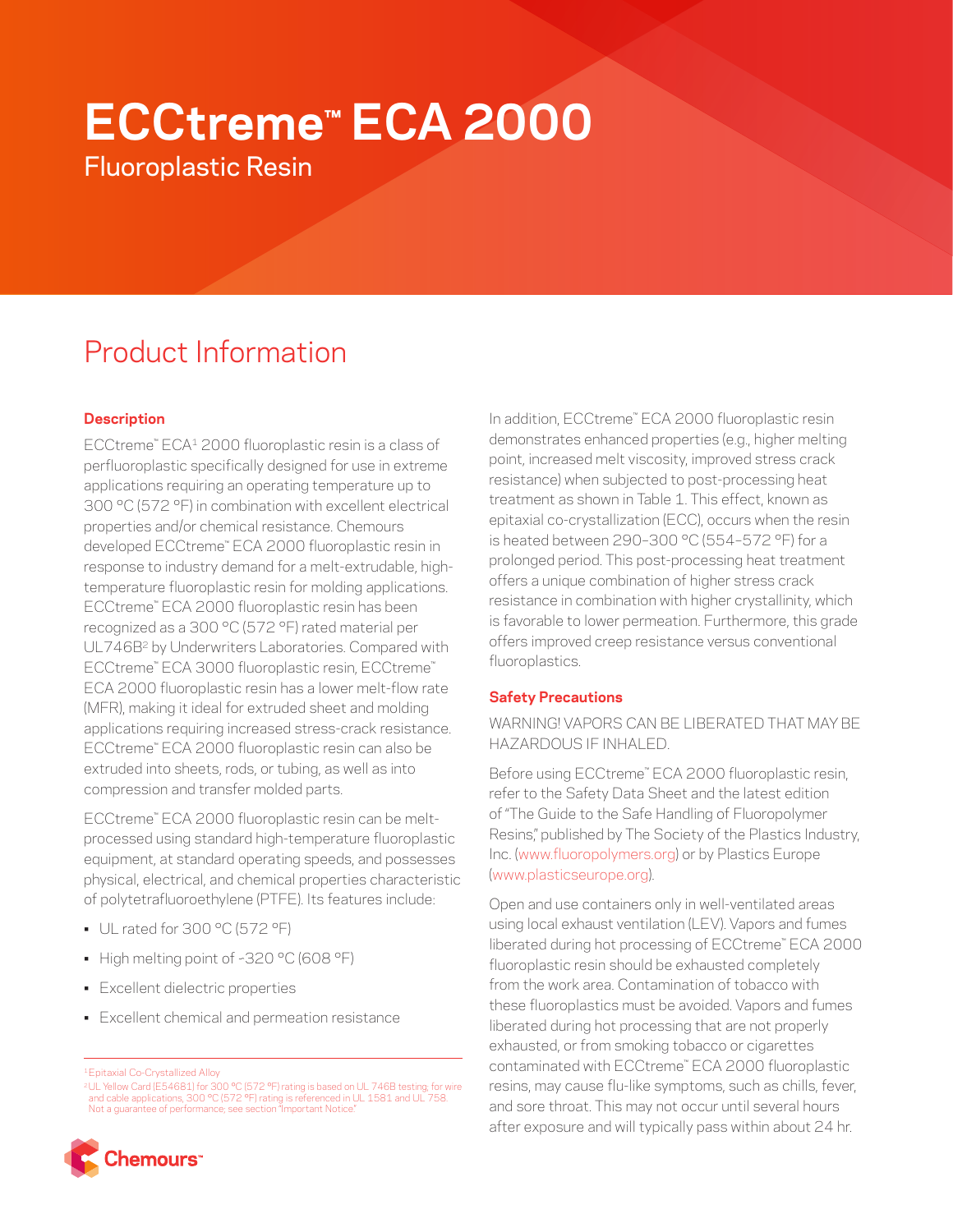Mixtures with some finely divided metals, such as magnesium or aluminum, can be flammable or explosive under some conditions.

#### **Storage and Handling**

The properties of ECCtreme™ ECA 2000 fluoroplastic resin are not affected by storage time. Ambient storage conditions should be designed to avoid airborne contamination and water condensation on the resin when it is removed from containers.

# **Freight Classification**

ECCtreme™ ECA 2000 fluoroplastic resin is classified as "Plastics, Materials, Pellets."

#### **Packaging**

ECCtreme™ ECA 2000 fluoroplastic resin is supplied in 25 kg, single layer, plastic bags.

#### **Processing Guidelines**

ECCtreme™ ECA 2000 fluoroplastic resin can be processed by conventional fluoroplastic melt extrusion and by compression and transfer molding processes. For detailed processing information, including recommended draw-down ratios (DDR) and molding parameters, consult your Chemours representative. For recommendations specific to transfer molding, consult the ECCtreme™ ECA addendum to the Teflon™ /Tefzel™ Transfer Molding Guide.

#### **Extrusion Equipment**

ECCtreme™ ECA 2000 fluoroplastic resin is fabricated using the same melt-processing techniques as other thermoplastics. A brief description of the extrusion equipment used with ECCtreme™ ECA 2000 fluoroplastic resins is given here; for more detailed processing information, consult the Chemours bulletin "Teflon™ / Tefzel™ Melt Extrusion Guide," which can be obtained from your Chemours representative. Molten fluoroplastic resins are corrosive to many metals; therefore, special corrosion-resistant materials must be used for all parts of extrusion equipment that come into contact with the melt. Corrosion is likely to occur if dead spots exist in the equipment, processing temperatures are too high, or hold-up time is too long. In addition, resin degradation

will accelerate corrosion. Nickel-based alloys, such as Hastelloy<sup>3</sup>, Inconel<sup>4</sup>, Monel<sup>4</sup>, and Xaloy<sup>5</sup>, are the materials of choice. Hardened nickel plate can be used; but, even small holes, chips, or cracks in the plating can compromise its performance. Chrome-plated materials are not recommended. Additional information on materials of construction can be obtained from your Chemours representative. Extruder barrels should be long, relative to diameter, to provide residence time for heating the resin to approximately 390 °C (730 °F). A 1.5–2.5 inch extruder with a barrel length to diameter ratio of 24:1 or higher is recommended for larger diameter extruders and 30:1 for smaller diameter extruders extruding ECCtreme™ ECA 2000 fluoroplastic resins. Extruder barrels should have four to five independently controlled heater zones with temperature controllers capable of accurate operation ( $\pm 0.6$  °C [ $\pm 1$  °F]) in the temperature range of 316–425 °C (600–800 °F). Heaters should be made of cast bronze or aluminum. Controllers with proportional-integral-derivative (PID) action or equivalent are recommended. A melt thermocouple and melt pressure probe should be installed in the adapter section of the extruder. To obtain an accurate measurement, the thermocouple should protrude into the melt flow sufficient to measure its temperature, not the metal surrounding it. Degradation of the resin during processing greatly reduces the performance of ECCtreme™ ECA 2000 fluoroplastic resins in stringent applications. Degradation is caused by excessively high melt temperatures, long residence time in the extruder, and/or excessive shear from the screw. In general, increases in the MFR greater than 10% during extrusion should be avoided. Other processing conditions that can reduce the resin's performance include melt fracture, very low or uneven melt temperatures, and the presence of hydrocarbon or silicone oils, which act as stresscrack promoters. It is strongly recommended that an ECCtreme™ ECA 2000 fluoroplastic resin-based color concentrate be selected for custom-colored applications. Use of alternative materials in the color concentrate could result in a reduction in the physical properties of ECCtreme™ ECA 2000 fluoroplastic resin, as well as decreased processibility.

<sup>&</sup>lt;sup>3</sup>Hastelloy is a registered trademark of Cabot Corporation, Kokomo, IN. <sup>4</sup> Inconel and Monel are registered trademarks of International Nickel Company, Huntington, WV.

<sup>&</sup>lt;sup>5</sup>Xaloy is a registered trademark of Xaloy Inc., New Brunswick, NJ.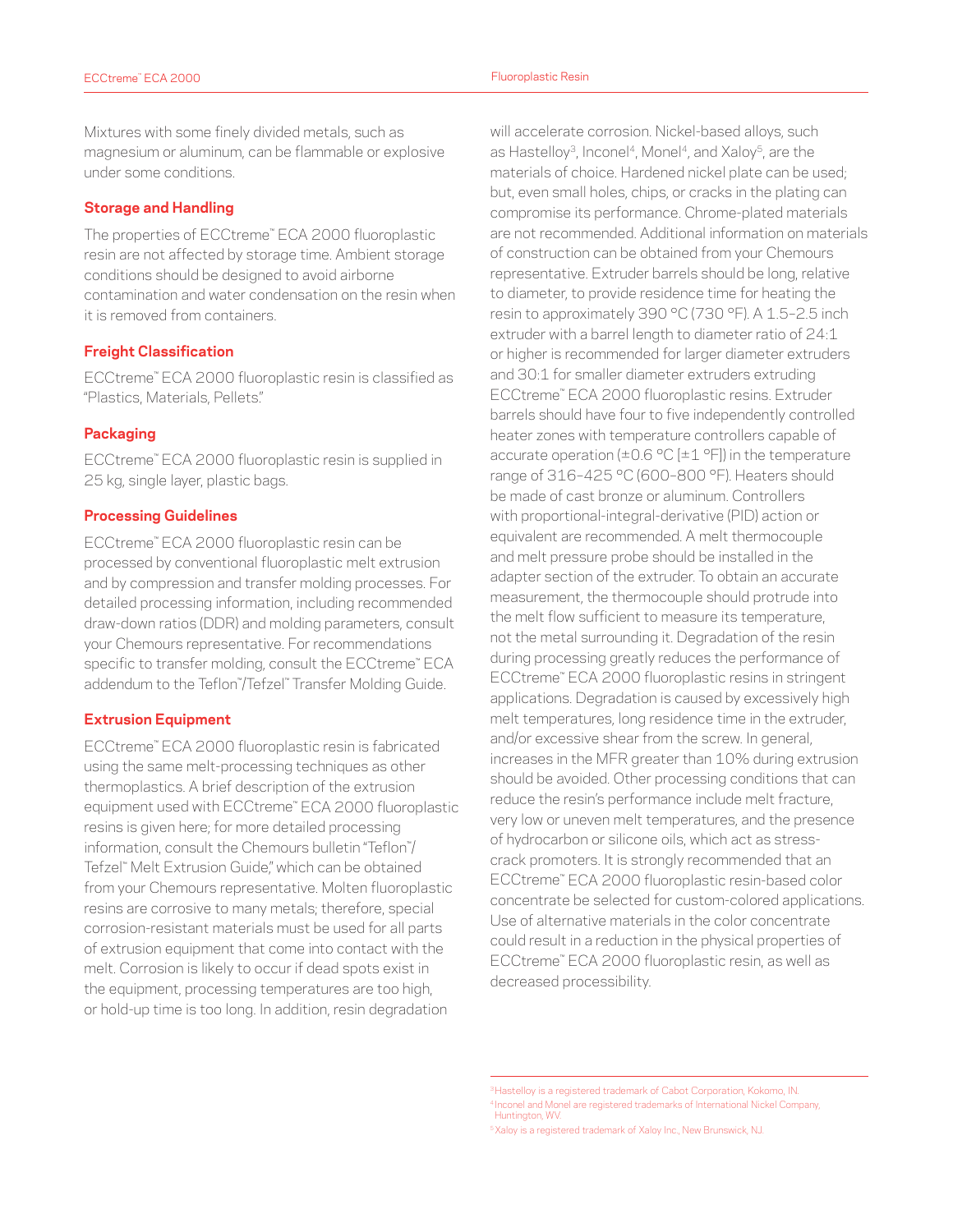### **Table 1: Typical Property Data for ECCtreme™ ECA 2000 Fluoroplastic Resin**

| Property                                                                          | <b>Test Method</b> |                   | Unit                         | <b>Typical Value</b>                     |                                                         |
|-----------------------------------------------------------------------------------|--------------------|-------------------|------------------------------|------------------------------------------|---------------------------------------------------------|
| Upper Continuous Use Temperature <sup>1</sup>                                     | <b>UL 746B</b>     |                   | $^{\circ}$ C ( $^{\circ}$ F) | 300(572)                                 |                                                         |
|                                                                                   |                    |                   |                              | ECCtreme" ECA 2000<br>Neat (As sold)     | ECCtreme" ECA 2000<br>After Heat Treatment <sup>2</sup> |
| Thermal                                                                           |                    |                   |                              |                                          |                                                         |
| Melt-Flow Rate                                                                    | ISO 12086          | <b>ASTM D1238</b> | $g/10$ min                   | 3                                        | $1 - 2$                                                 |
| <b>Melting Point</b>                                                              |                    | ASTM D4591        | $^{\circ}$ C ( $^{\circ}$ F) | 317 (603)                                | 322 (612)                                               |
| Mechanical                                                                        |                    |                   |                              |                                          |                                                         |
| <b>Tensile Strength</b><br>$23$ °C (73 °F)<br>200 °C (392 °F)<br>300 °C (572 °F)  | ISO 12086          | ASTM D1708        | MPa (psi)                    | 28 (2,016)<br>14 (609)<br>5(232)         | 30 (2,045)<br>16 (595)<br>7(276)                        |
| <b>Ultimate Elongation</b><br>23 °C (73 °F)<br>200 °C (392 °F)<br>300 °C (572 °F) | ISO 12086          | <b>ASTM D1708</b> | $\%$                         | 350<br>500<br>650                        | 380<br>600<br>800                                       |
| Tensile Modulus<br>23 °C (73 °F)<br>200 °C (392 °F)<br>300 °C (572 °F)            | ISO 12086          | ASTM D1708        | MPa (psi)                    | 430 (62,192)<br>65 (10,000)<br>15(2,756) | 550 (81,772)<br>85 (12,908)<br>18 (2,901)               |
| MIT Folding Endurance <sup>3</sup>                                                |                    | ASTM D21764       | Cycles                       | 150,000                                  | >1,000,000                                              |
| Hardness Durometer                                                                | <b>ISO 868</b>     | ASTM D2240        | Shore D                      | <b>D55</b>                               | D <sub>55</sub>                                         |
| Impact Strength, Notched Izod, -41 °C (-42 °F)                                    | ISO 180            | ASTM D256         | ft·lb/in                     | No Break                                 | No Break                                                |
| Impact Strength, Unnotched Izod, 100 °C (212 °F)                                  | ISO 180            | <b>ASTM D4812</b> | ft·lb/in                     | No Break                                 | No Break                                                |
| Electrical                                                                        |                    |                   |                              |                                          |                                                         |
| Dielectric Constant, 23 °C (73 °F)<br>100 Hz<br>1 MHz                             | <b>IEC 250</b>     | ASTM D150         |                              | 2.05<br>2.05                             | 2.05<br>2.05                                            |
| Dissipation Factor, 23 °C (73 °F)<br>100H <sub>z</sub><br>1 MHz                   | <b>IEC 250</b>     | ASTM D150         |                              | < 0.00005<br>< 0.00015                   | < 0.00005<br>< 0.00009                                  |
| Other                                                                             |                    |                   |                              |                                          |                                                         |
| Flammability Classification <sup>5</sup>                                          |                    | <b>UL 94</b>      |                              | $V - O$                                  | $V - O$                                                 |

Note: Typical properties are not suitable for specification purposes.

1Upper continuous use temperature is based on UL 746B testing; see UL E54681.

<sup>2</sup> Typical heat treatment indicates 10 days at 300 °C (572 °F).

<sup>3</sup>Depending on fabrication conditions.

4Historical standard.

<sup>5</sup> These results are based on laboratory tests under controlled conditions and do not reflect performance under actual fire conditions; current rating is a typical theoretical value.